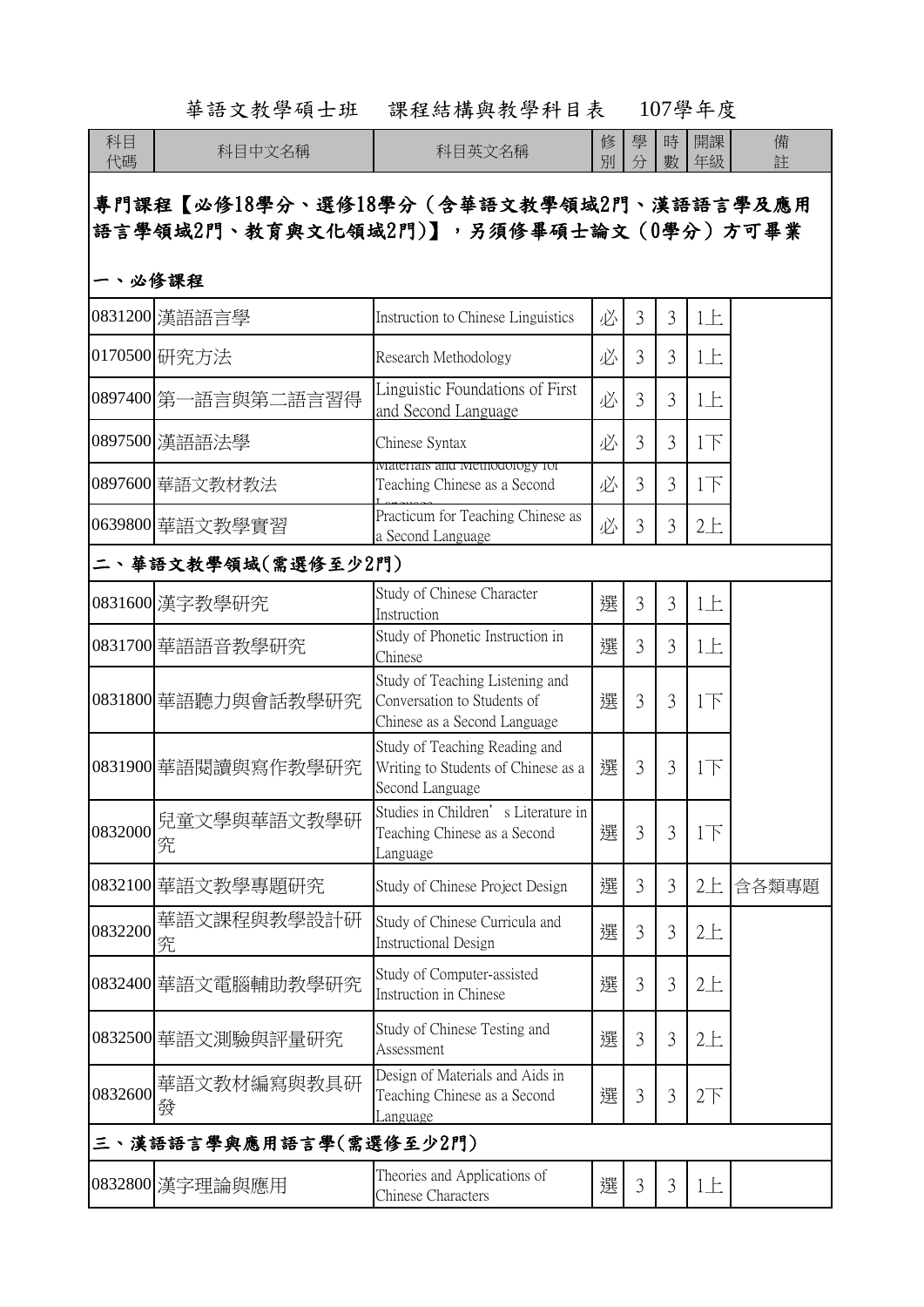## 華語文教學碩士班 課程結構與教學科目表 107學年度

| 科目<br>代碼           | 科目中文名稱                | 科目英文名稱                                                                                  | 修<br>別 | 學<br>分 | 時<br>數         | 開課<br>年級        | 備<br>註 |  |
|--------------------|-----------------------|-----------------------------------------------------------------------------------------|--------|--------|----------------|-----------------|--------|--|
|                    | 0832900 漢語音韻學研究       | Study of Chinese Phonology                                                              | 選      | 3      | 3              | 1E              |        |  |
|                    | 0833000 漢語詞彙構詞學研究     | Study of Modern Chinese<br>Lexicography and Morphology                                  | 選      | 3      | 3              | 1E              |        |  |
|                    | 0897700 漢語語言學專題       | Special Topics in Chinese Linguistic                                                    | 選      | 3      | 3              | $1\overline{1}$ | 含各類專題  |  |
|                    | 0833200 漢語語用學研究       | Study of Chinese Pragmatics                                                             | 選      | 3      | 3              | $1\overline{1}$ |        |  |
|                    | 0833300 漢語語義學研究       | Study of Chinese Semantics                                                              | 選      | 3      | 3              | $1\overline{F}$ |        |  |
|                    | 0833400 漢語修辭學研究       | Study of Chinese Rhetoric                                                               | 選      | 3      | 3              | $1\overline{1}$ |        |  |
|                    | 0833500 漢語實驗語音學研究     | Study of Chinese Acoustic<br>Phonetics                                                  | 選      | 3      | 3              | $1\overline{1}$ |        |  |
|                    | 0833600 語料庫與中介語分析研究   | Study of Corpus and Interlanguage<br>Analysis                                           | 選      | 3      | 3              | 1 <sub>T</sub>  |        |  |
|                    | 0833700 當代語言學理論研究     | Study of Theories of Contemporary<br>Linguistics                                        | 選      | 3      | 3              | 2E              |        |  |
|                    | 0833800 漢語語法學研究       | Syntactic Structures of Chinese                                                         | 選      | 3      | 3              | 2E              |        |  |
|                    | 0833900 漢語篇章分析研究      | Study of Chinese Discourse<br>Analysis                                                  | 選      | 3      | 3              | 2E              |        |  |
| 0834000            | 漢語與外語之對比分析與<br>錯誤分析研究 | Study of Contrastive Analysis and<br>Error Analysis on Chinese and<br>Foreign Languages | 選      | 3      | 3              | 2E              |        |  |
|                    | 0834100 漢語教學語法研究      | Study of Chinese Pedagogical<br>Grammar                                                 | 選      | 3      | 3              | $2\overline{1}$ |        |  |
|                    | 0897800 語言與認知專題       | Cognition                                                                               | 選      | 3      | 3              | $2\top$         |        |  |
| 0897900            | 華語文作為第二語言閱讀<br>研究     | Study of Reading of Chinese as a<br>Second/Foreign Language                             | 選      | 3      | 3              | $2\top$         |        |  |
|                    | 0834300 心理語言學研究       | Study of Psycholinguistics                                                              | 選      | 3      | 3              | $2\overline{F}$ |        |  |
|                    | 0834400 社會語言學研究       | Study of Sociolinguistics                                                               | 選      | 3      | 3              | $2\overline{1}$ |        |  |
| 四、教育與文化領域(需選修至少2門) |                       |                                                                                         |        |        |                |                 |        |  |
|                    | 0834500 華人社會與文化       | Study of Chinese Society and<br>Culture                                                 | 選      | 3      | $\overline{3}$ | 1E              |        |  |
| 089800             | 跨文化溝通與華語文教學<br>研究     | Studies in Cross-cultural<br>Communicating and Teaching<br>Chinese as a Second Language | 選      | 3      | 3              | 1E              |        |  |
|                    | 0924700 華語教育學         | Studies in teaching Chinese as a<br>second/foreign language education                   | 選      | 3      | 3              | 1E              |        |  |
|                    | 0834900 國際兒童華語文教育研究   | Studies in Teaching Chinese as a<br>Second Language to Children                         | 選      | 3      | 3              | $1\overline{1}$ |        |  |
|                    | 0835200 語言與文化研究       | Study of Language and Culture                                                           | 選      | 3      | 3              | 2E              |        |  |